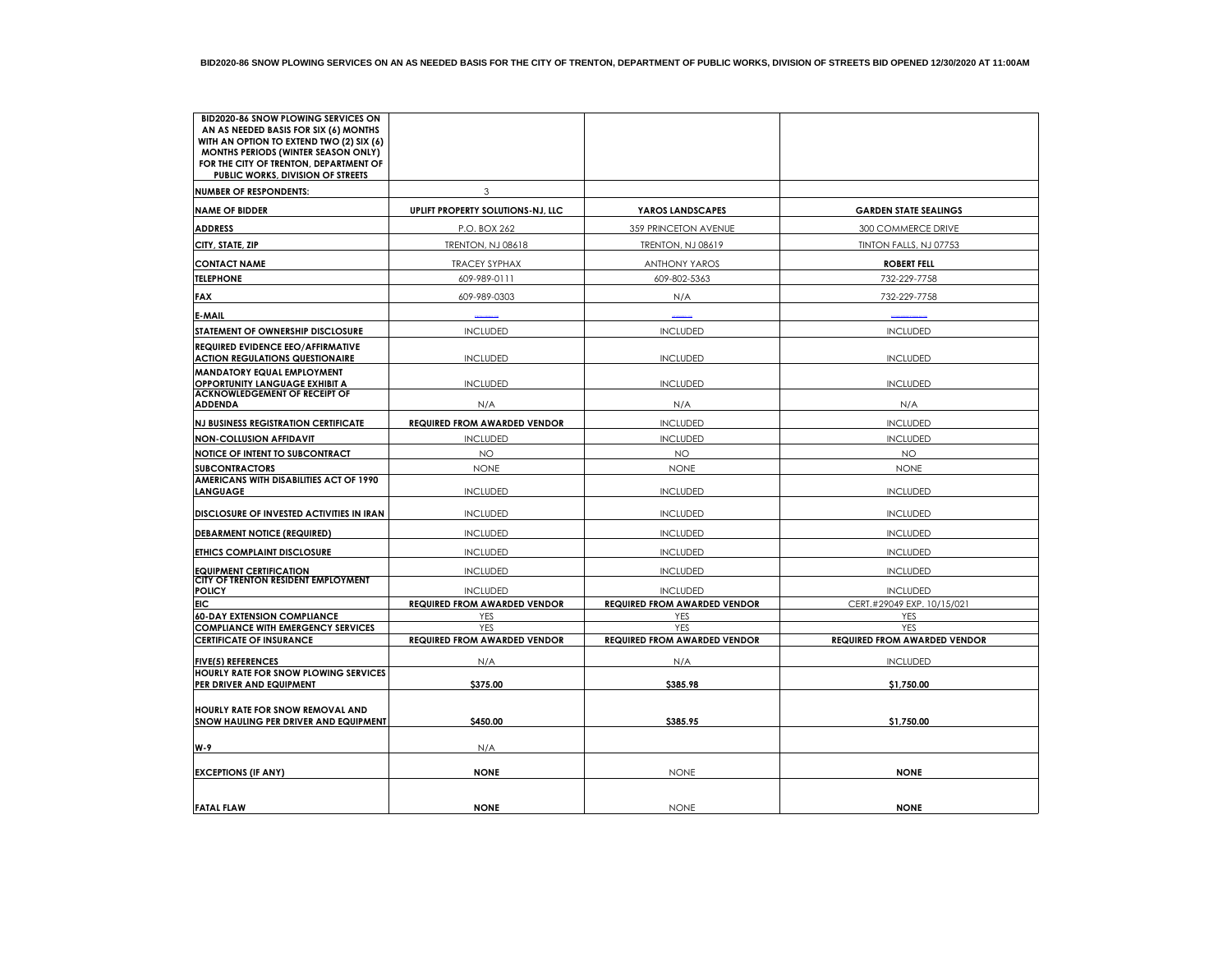The undersigned bidder declares that he/she has read the Notice to Bidders, Instructions to Bidders, Affidavits and Specifications attached, that he/she has determined the conditions affecting the bid agrees, if this proposal is accepted, to furnish and deliver the following:

HOURLY RATE FOR SNOW PLOWING SERVICES ON AN AS NEEDED BASIS FOR A PERIOD OF SIX (6) MONTH WITH AN OPTION TO EXTEND TWO (2) SIX (6) MONTH PERIODS (WINTER SEASON ONLY).

SIGNATURE BY AUTHORIZED REPRESENTATIVE)

**HOURLY RATE FOR SNOW PLOWING SERVICES** PER DRIVER AND EQUPMENT

HOURLY RATE FOR SNOW REMOVAL AND SNOW HAULING PER DRIVER AND EQUIPMENT

| The undersigned is a Corporation, Partnership or Individual under the laws of the State of<br>New Jensey having its principal office at |
|-----------------------------------------------------------------------------------------------------------------------------------------|
| 1plift Property Solutions-11<br>OMPANY<br>D. BOX 262 Trenton 12/086/8<br><b>ADDRESS</b>                                                 |
| <b>ADDRESS</b>                                                                                                                          |
| FED. ID 1                                                                                                                               |
| NAME                                                                                                                                    |
| NAME Tracey Syphing                                                                                                                     |
| <b>FAX</b><br>$609 - 989 - 0303$                                                                                                        |
| EMAIL uplift Property Subtions N& @ Smuil. Con<br><b>DATE</b>                                                                           |

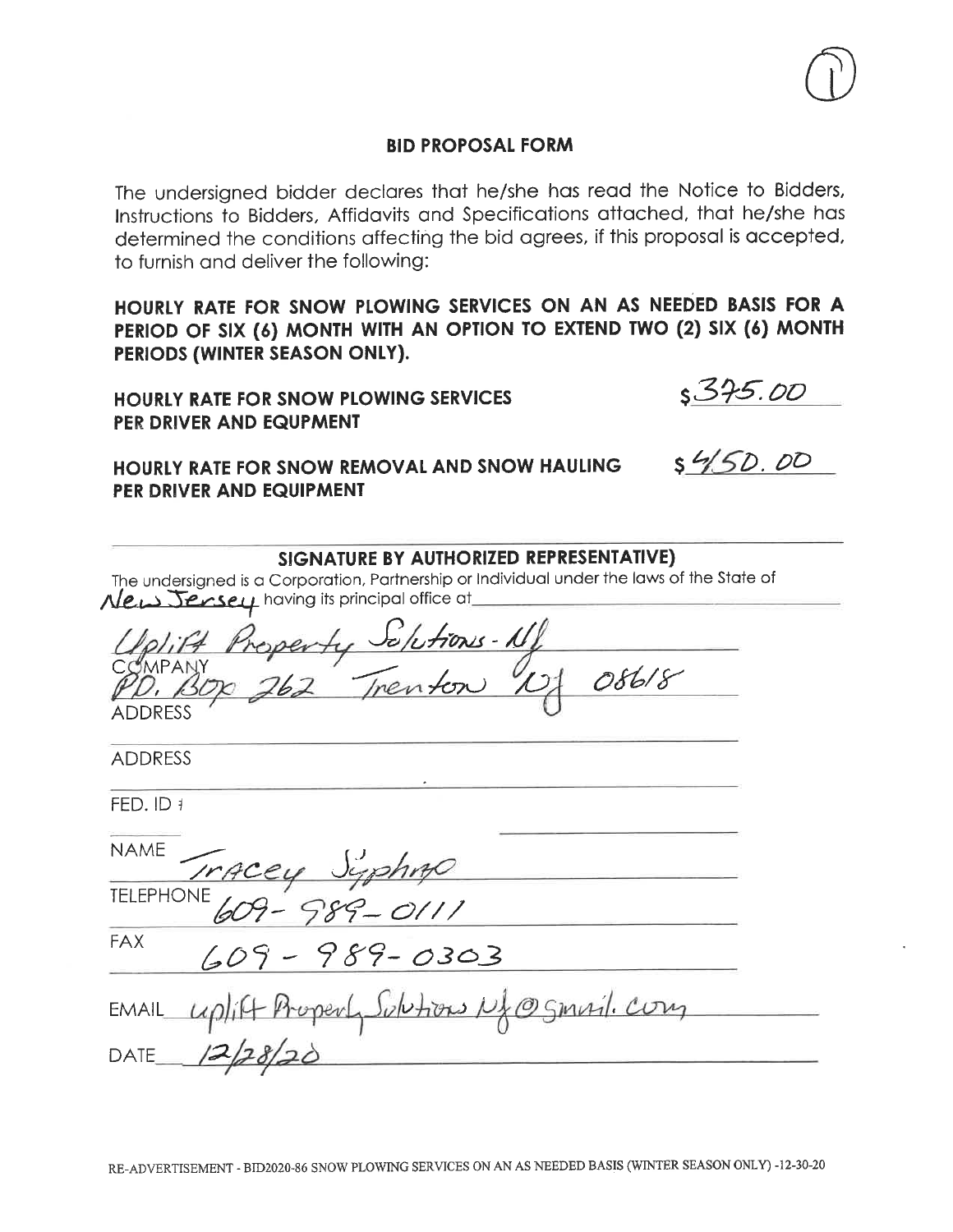to furnish and deliver the following: HOURLY RATE FOR SNOW PLOWING SERVICES ON AN AS NEEDED BASIS FOR A PERIOD OF SIX (6) MONTH WITH AN OPTION TO EXTEND TWO (2) SIX (6) MONTH PERIODS (WINTER SEASON ONLY). 285.98 **HOURLY RATE FOR SNOW PLOWING SERVICES** PER DRIVER AND EQUPMENT 385.98 HOURLY RATE FOR SNOW REMOVAL AND SNOW HAULING PER DRIVER AND EQUIPMENT SIGNATURE BY AUTHORIZED REPRESENTATIVE) The undersigned is a corporation, Partnership or Individual under the laws of the State of  $N.5$ , **COMPANY** Yaros Landscapes 359 Princeton Ave ADDRESS **ADDRESS** Trenton NJ 08619 FED. ID  $#$ **NAME** Arthony Yaros **TELEPHONE** 009-802-5363 **FAX** EMAIL Antyaros@aol.com DATE  $12 - 20 - 20$ 

The undersigned bidder declares that he/she has read the Notice to Bidders, Instructions to Bidders, Affidavits and Specifications attached, that he/she has determined the conditions affecting the bid agrees, if this proposal is accepted,

RE-ADVERTISEMENT - BID2020-86 SNOW PLOWING SERVICES ON AN AS NEEDED BASIS (WINTER SEASON ONLY) -12-30-20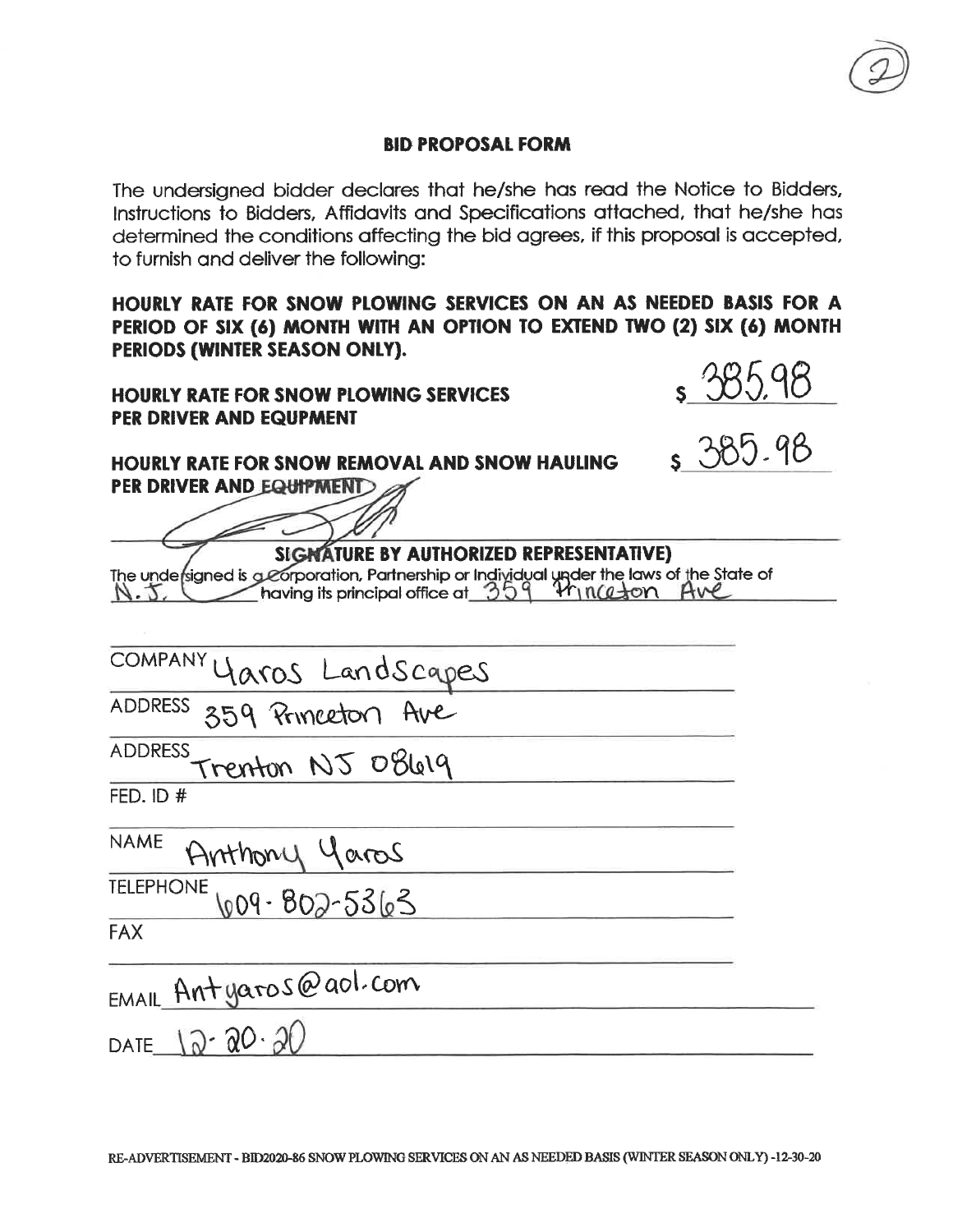The undersigned bidder declares that he/she has read the Notice to Bidders, Instructions to Bidders, Affidavits and Specifications attached, that he/she has determined the conditions affecting the bid agrees, if this proposal is accepted, to furnish and deliver the following:

HOURLY RATE FOR SNOW PLOWING SERVICES ON AN AS NEEDED BASIS FOR A PERIOD OF SIX (6) MONTH WITH AN OPTION TO EXTEND TWO (2) SIX (6) MONTH PERIODS (WINTER SEASON ONLY).

SIGNATURE BY AUTHORIZED REPRESENTATIVE)

HOURLY RATE FOR SNOW PLOWING SERVICES PER DRIVER AND EQUPMENT

HOURLY RATE FOR SNOW REMOVAL AND SNOW HAULING PER DRIVER AND EQUIPMENT

<u>5375.00</u><br>5450.00

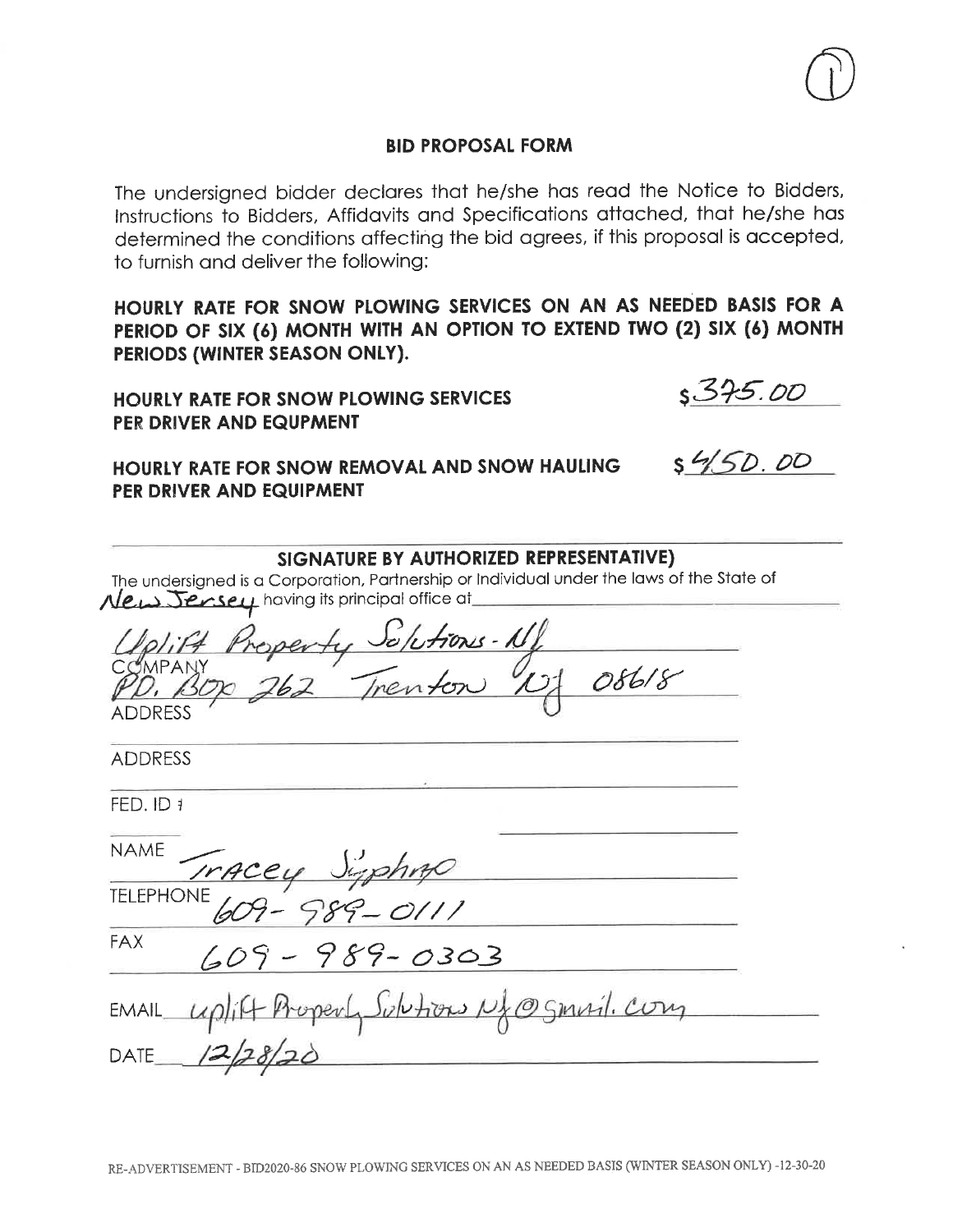The undersigned bidder declares that he/she has read the Notice to Bidders, Instructions to Bidders, Affidavits and Specifications attached, that he/she has determined the conditions affecting the bid agrees, if this proposal is accepted,

to furnish and deliver the following:

HOURLY RATE FOR SNOW PLOWING SERVICES ON AN AS NEEDED BASIS FOR A PERIOD OF SIX (6) MONTH WITH AN OPTION TO EXTEND TWO (2) SIX (6) MONTH PERIODS (WINTER SEASON ONLY).

**HOURLY RATE FOR SNOW PLOWING SERVICES** PER DRIVER AND EQUPMENT



 $385.98$ 

**HOURLY RATE FOR SNOW REMOVAL AND SNOW HAULING** PER DRIVER AND EQUIPMENT

SIGNATURE BY AUTHORIZED REPRESENTATIVE) The undersigned is a corporation, Partnership or Individual under the laws of the State of  $N.5$ ,

**COMPANY** <u> laros Landscapes</u> ADDRESS 359 Princeton Ave **ADDRESS** renton NJ 08619 FED. ID  $#$ **NAME** Anthony Yaros **TELEPHONE** 009-802-53103 **FAX** EMAIL Antyaros@aol.com